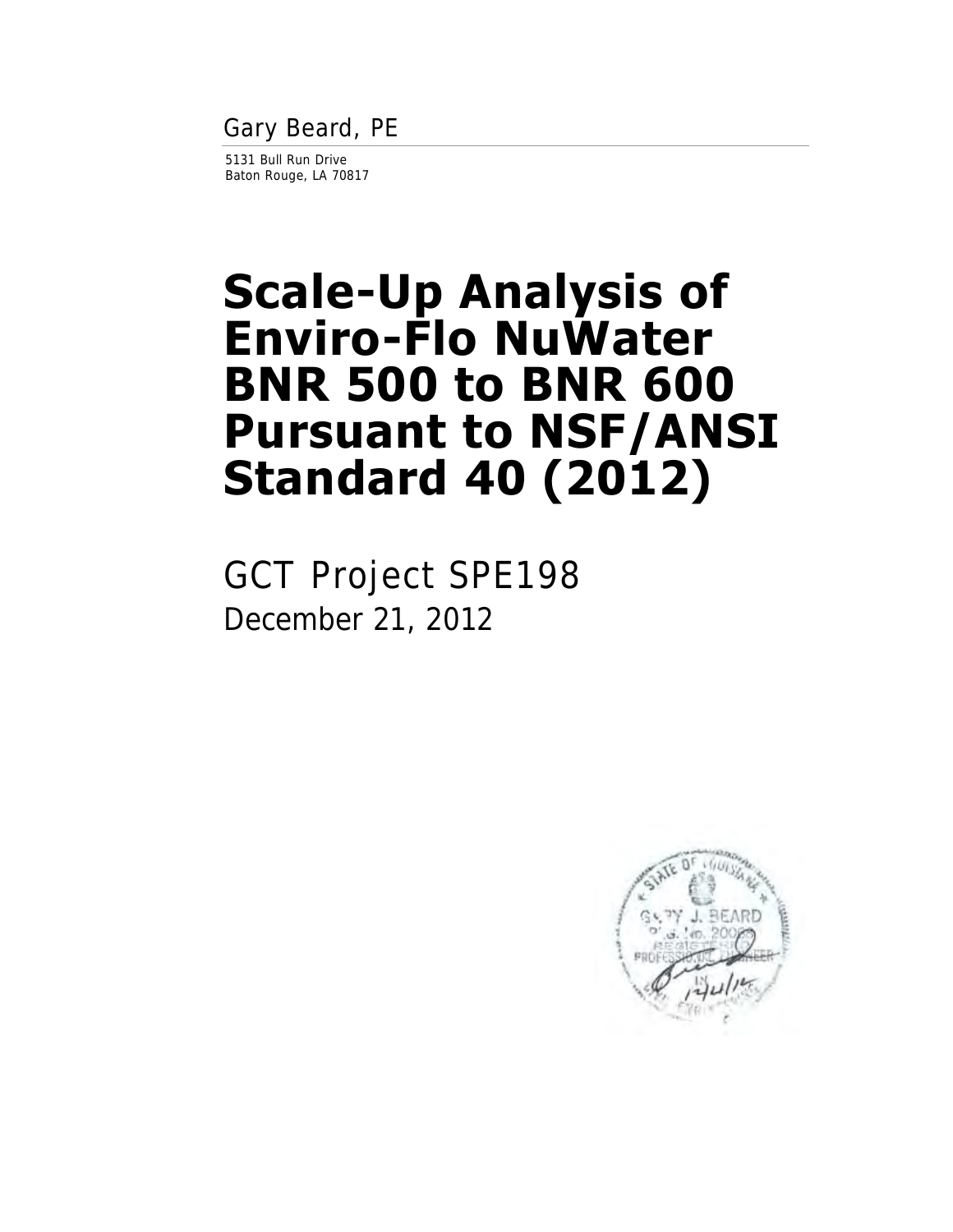# **TABLE OF CONTENTS**

## **TABLES**

### **APPENDICES**

| APPENDIX A        | FINAL REPORT ON THE NUWATER BNR 500 GPD UNIT       |
|-------------------|----------------------------------------------------|
| <b>APPENDIX B</b> | DRAWING OF NUWATER BNR 600 GPD UNIT                |
| <b>APPENDIX C</b> | <b>HIBLOW HP60 AND HP80 AERATOR SPECIFICATIONS</b> |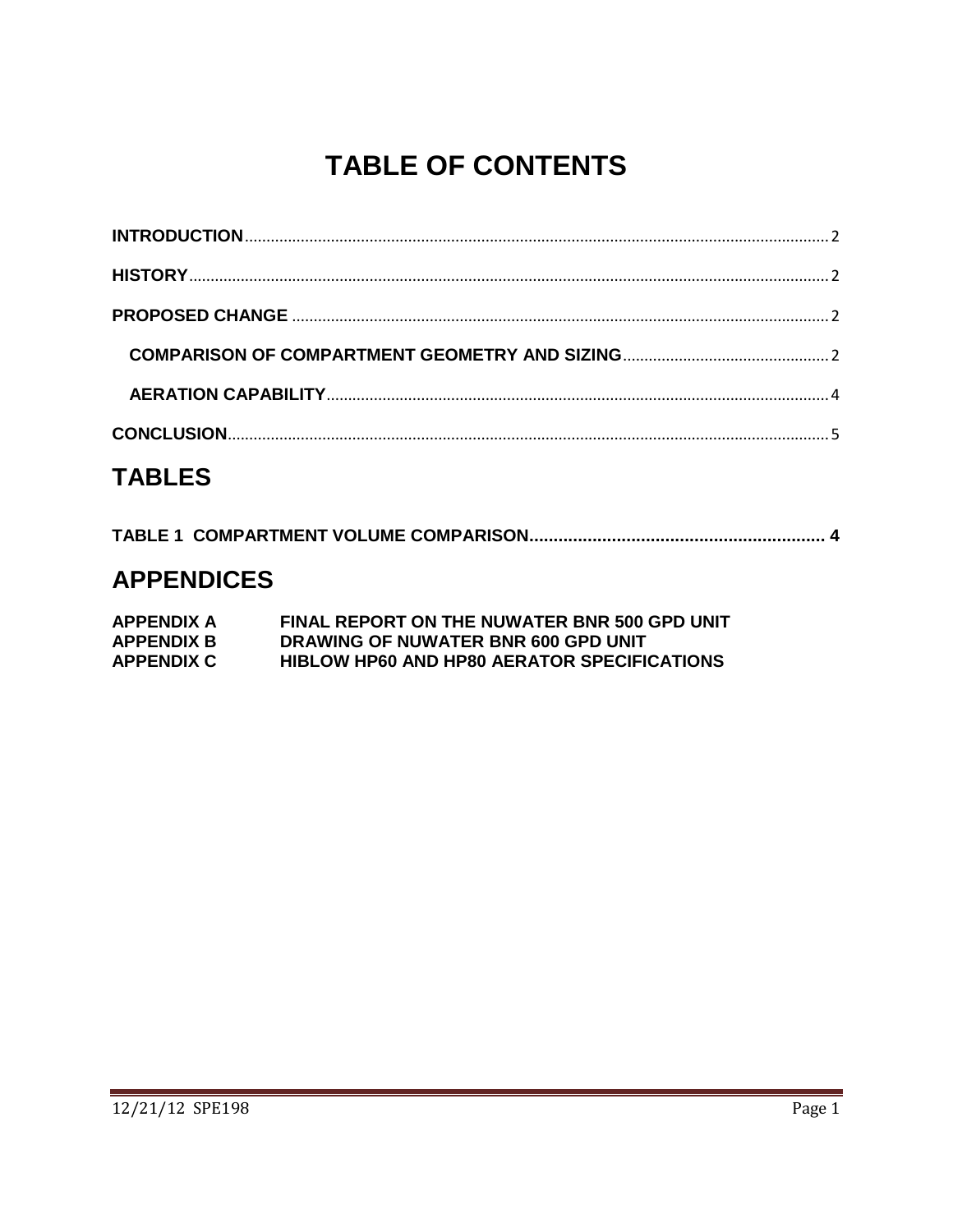#### <span id="page-2-0"></span>**INTRODUCTION**

This engineering analysis and review was conducted on the field tested Enviro-Flo, Inc. NuWater BNR 500 treatment unit (500 gallons per day treatment capacity) to analyze if a proposed change to scale-up to a NuWater BNR 600 unit (600 gpd capacity) meets NSF/ANSI Standard 40 (2012). Section 1.4 of Standard 40 (2012) states the following:

Performance classification

For the purpose of this Standard, systems are classified according to the chemical, biological, and physical characteristics of their effluents as determined by the performance testing and evaluations described herein.

All systems within a manufacturer's model series may be classified according to the performance testing and evaluation of the system with the smallest hydraulic capacity within the series. Performance testing and evaluation of larger systems within the series (having hydraulic treatment capacities within the scope of this Standard) may not be necessary provided that the dimensions, hydraulics, mixing and filtering capabilities, and other applicable design characteristics are proportionately equivalent to the evaluated system.

#### <span id="page-2-1"></span>**HISTORY**

The NuWater BNR 500 unit was originally tested by Gulf Coast Testing, LLC at a flow rate of 500 gallons per day starting on April 18, 2010 and ending November 6, 2010. The final report including appendices is included as Appendix A. The test was successfully completed and the unit was certified to NSF/ANSI Standard 40 on February 1, 2011. The unit is currently listed on GCT's website as approved for Standard 40.

#### <span id="page-2-2"></span>**PROPOSED CHANGE**

It has been requested that this 500 gallon per day unit be upgraded and approved pursuant to NSF/ANSI Standard 40 (2012) for a scale-up to treat 600 gallons/day. The original unit was constructed in concrete and used an HP60 aerator. The new 600 gpd unit will concrete with a similar geometric shape. The new unit would use an HP60 aerator or an HP80 aerator. The drawing for the proposed mold for the NuWater BNR 600 tank is included in Appendix B.

#### <span id="page-2-3"></span>**COMPARISON OF COMPARTMENT GEOMETRY AND SIZING**

The Enviro-Flo, Inc. NuWater BNR 500 unit as tested is composed of three (3) compartments, Pretreatment, an Aeration Reactor compartment, and a Clarification compartment. The aeration reactor compartment, where a majority of the biological activity takes place, has a cited volume of 447 gallons (approximately 60 cubic feet).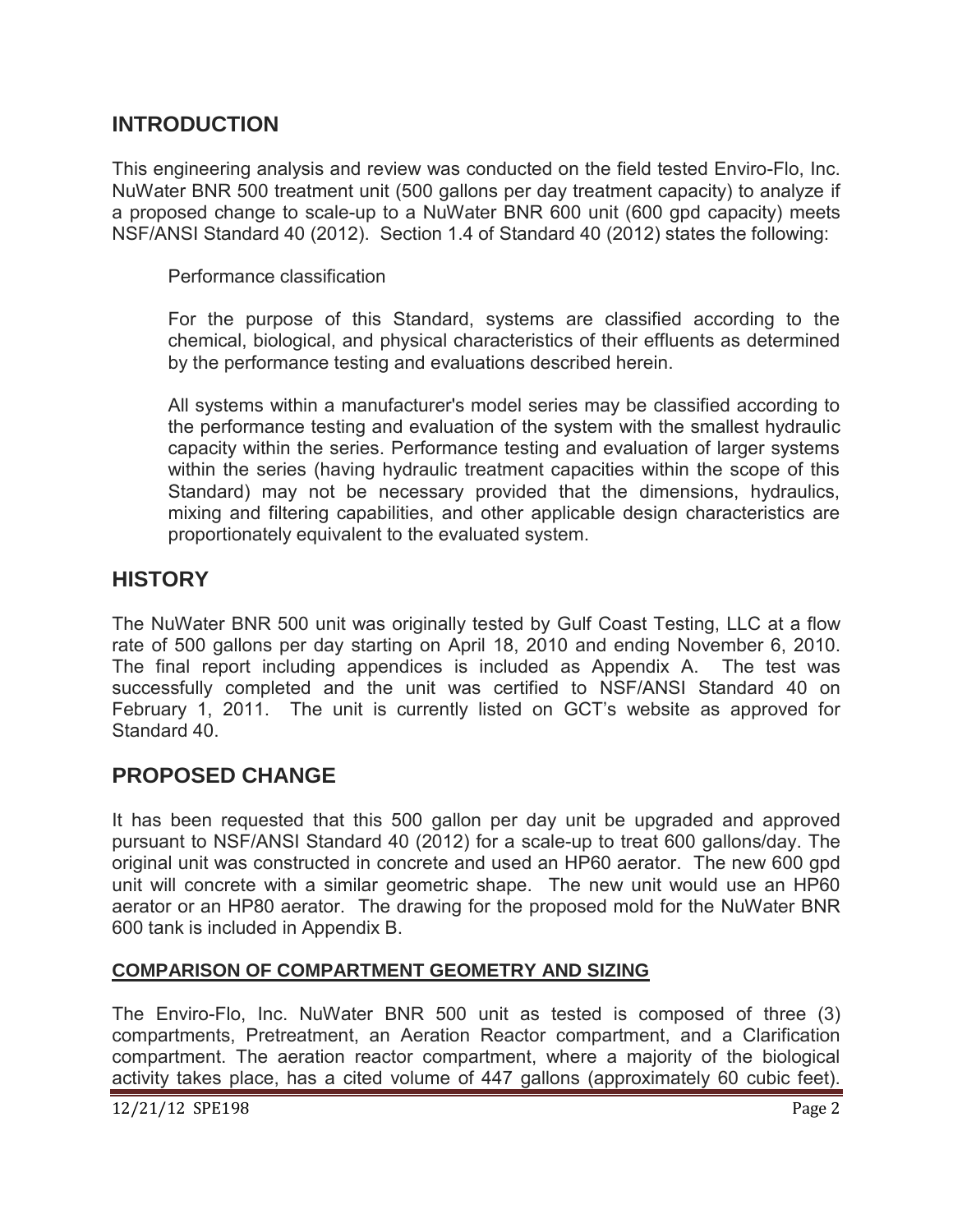This volume would provide a hydraulic retention time (HRT) of approximately 21.5 hours at a flow rate of 500 gallons per day. The air is pumped into the aeration compartment via a mechanical blower and diffuser arrangement. The air is releases into the aeration compartment and the mixing velocities assist the sludge to be returned from the clarification section. The aeration volume is sufficient to be classified as an extended aeration process. The treatment unit has a cited clarifier volume of approximately 160 gallons (approximately 21.4 cubic feet). This volume yields a detention time for settlement of approximately 7.7 hours. The clarification compartment is shaped with a rectangular top and straight side walls with a sloped floor which allows the settled solids to return to the aeration compartment. All volumes are calculated using the invert of the discharge pipe from the separation compartment discharge. An air lift pump is used on a timer basis to return a portion of the settled sludge back to the pretreatment compartment. The timer operates twenty three hours per day supplying air to the aeration chamber and one hour per day to return the settled sludge back to the pretreatment compartment. This compartment has a calculated volume of 320 gallons (HRT of 15.4 hours).

The Enviro-Flo Model BNR Wastewater Treatment System produced an effluent that successfully met the performance requirements established by NSF/ANSI Standard 40 (2012) for Class I effluent. During the first month of the evaluation, the maximum 7-day arithmetic mean was 7 mg/L for  $CBOD<sub>5</sub>$  and 9 mg/L for suspended solids, both below the allowed maximums of 56 and 63 mg/L respectively. The 30-day arithmetic mean during the first month of testing was 6 mg/L for  $CBOD<sub>5</sub>$  and 7 mg/L for suspended solids, both below the allowed maximums of 35 and 42 mg/L respectively.

During the final five months of the evaluation, the maximum 7-day arithmetic mean was 8 mg/L for CBOD<sub>5</sub> and 8 mg/L for suspended solids, both below the allowed maximum of 40 and 45 mg/L respectively. The maximum 30-day arithmetic mean was 6 mg/L for  $CBOD<sub>5</sub>$  below the allowed maximum of 25 mg/L. The maximum 30-day arithmetic mean was 6 mg/L for suspended solids, below the allowed maximum of 30 mg/L.

The effluent pH during the entire evaluation ranged between 6.69 and 7.18, within the required range of 6.0 to 9.0. The plant met the requirements for noise levels with less than 60 dbA at a distance of 20 feet in four different directions, as well as the requirements for color, threshold odor, oily film and foam.

The NuWater BNR 600 unit is a conventional activated sludge-extended aeration process with a pretreatment tank with a similar construction to the BNR 500.Table 1 of this report compares the originally tested 500 gpd model with the proposed 600 gpd model. The HRT of the aeration compartment (21.9 hours) is within the range of the cited values for the extended aeration process in the Engineering Manual of Practice No.8 (MOP-8) and an increase of 22.4% over the tested 500 gpd unit. The clarification system of proposed unit has a larger clarification compartment when compared to the originally tested unit. The NuWater BNR 600 clarification chamber is 35.6% larger than the tested 500 gpd unit. The pretreatment tank is 20% larger than the tested unit.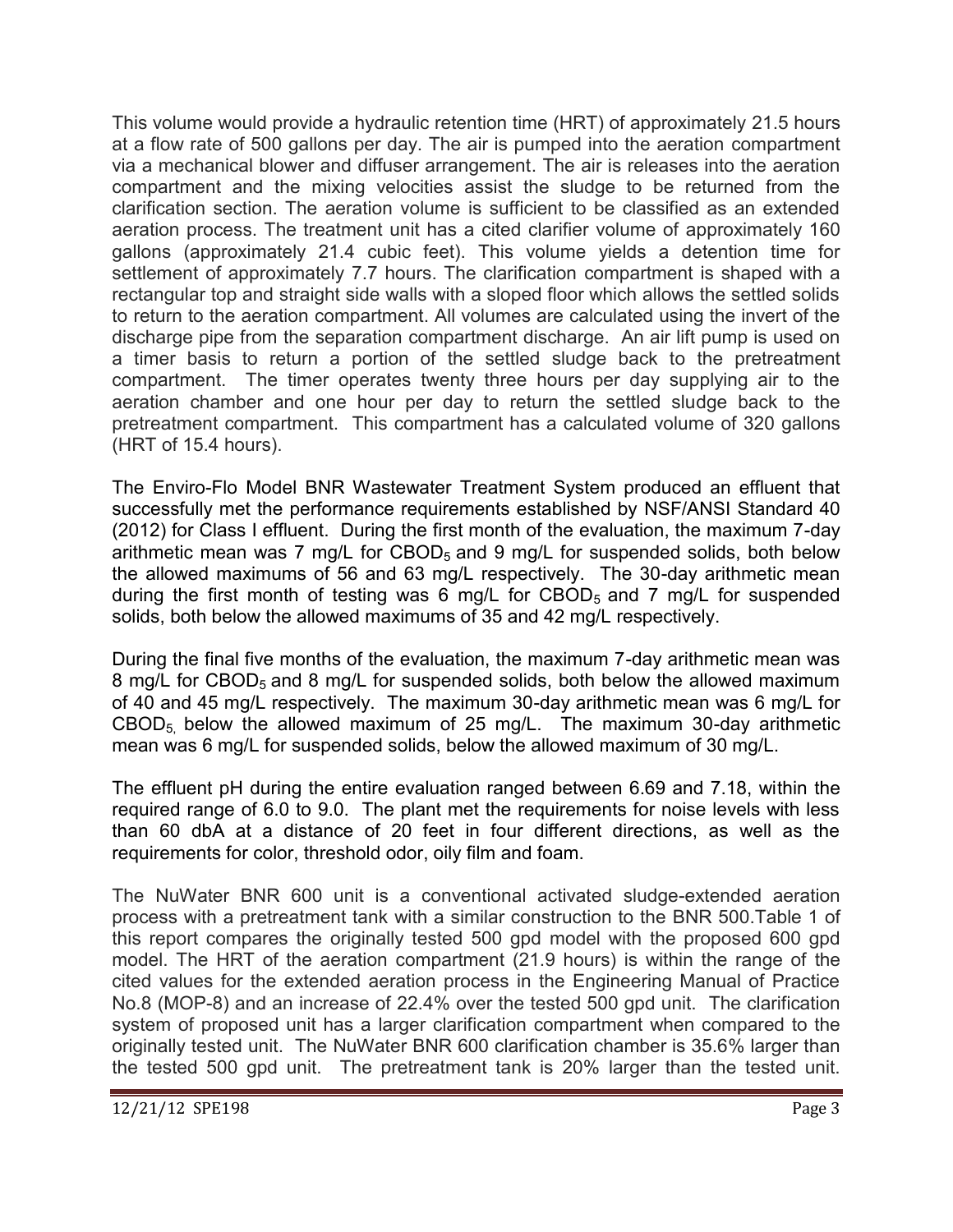<span id="page-4-1"></span>Thus, for an increased treatment flow rate of 20% (500 vs 600 gpd), the compartment volumes of the NuWater BNR 600 unit have been adequately increased in volume and are sufficient to handle the additional loading to meet Standard 40.

|               | <b>Originally Tested</b><br>500 gpd Unit |      | Proposed<br>600 gpd Unit |      | Percentage<br>Change |
|---------------|------------------------------------------|------|--------------------------|------|----------------------|
| Compartment   | Volume,                                  | HRT, | Volume,                  | HRT. | $\%$                 |
|               | gals                                     | hrs  | gals                     | hrs  |                      |
| Pretreatment  | 320                                      | 15.4 | 383                      | 15.3 | 19.7                 |
| Aeration      | 447                                      | 21.5 | 547                      | 21.9 | 22.4                 |
| Clarification | 160                                      | 77   | 181                      | 8.7  | 35.6                 |

#### Table 1 Compartment Volume Comparison

#### <span id="page-4-0"></span>**AERATION CAPABILITY**

The NuWater BNR 500gpd treatment unit was tested and approved with a HP-60 blower unit. Based on the performance curves, this blower will produce 2.43 cubic feet per minute (cfm) of air at a pressure of 1.8 psi with an operating water depth of 50.0 inches. Therefore, the upgraded unit needs a minimum 20% increase in aeration capacity (2.92cfm) to match the flow increase to achieve similar results of to the BNR 500 of an effluent BOD and TSS of 5 mg/l and an effluent NH3-N of 2 mg/l.

An HP-80 will provide 3.1 cfm at an operational water depth of 51 inches (1.84 psi) in the NuWater BNR 600 unit. This is 28% increase and is greater than the desired aeration capacity needed for the increased flow rate. The area of the openings in the diffuser bar should also be increased by 20%. These oxygen calculations are based on an effluent BOD and TSS of 5 mg/l and an effluent NH3-N of 2 mg/l.

However, if the NuWater BNR 600 unit is applied to site-specific applications where the effluent requirements are less stringent, then a lower oxygen requirement would be required.. The more stringent effluent parameters of 5/5/1 (BOD/TSS/NH3-N) would have a calculated Actual Oxygen Requirement of 0.072 lbs  $O<sub>2</sub>/$ hour. When utilized for the less stringent effluent parameters of Standard 40 or 25/30 (BOD/TSS), the NuWater BNR 600 gpd treatment unit would only have a calculated Actual Oxygen Requirement of 0.0727 lbs O<sub>2</sub>/hour. Therefore, under such effluent criteria, the NuWater BNR 600 gpd treatment unit could utilize the same blower as the tested 500 gpd unit. More stringent limits beyond the Standard 40 requirements could also be met by the 600 gpd unit, but the dissolved oxygen level in the aeration tank would be reduced.